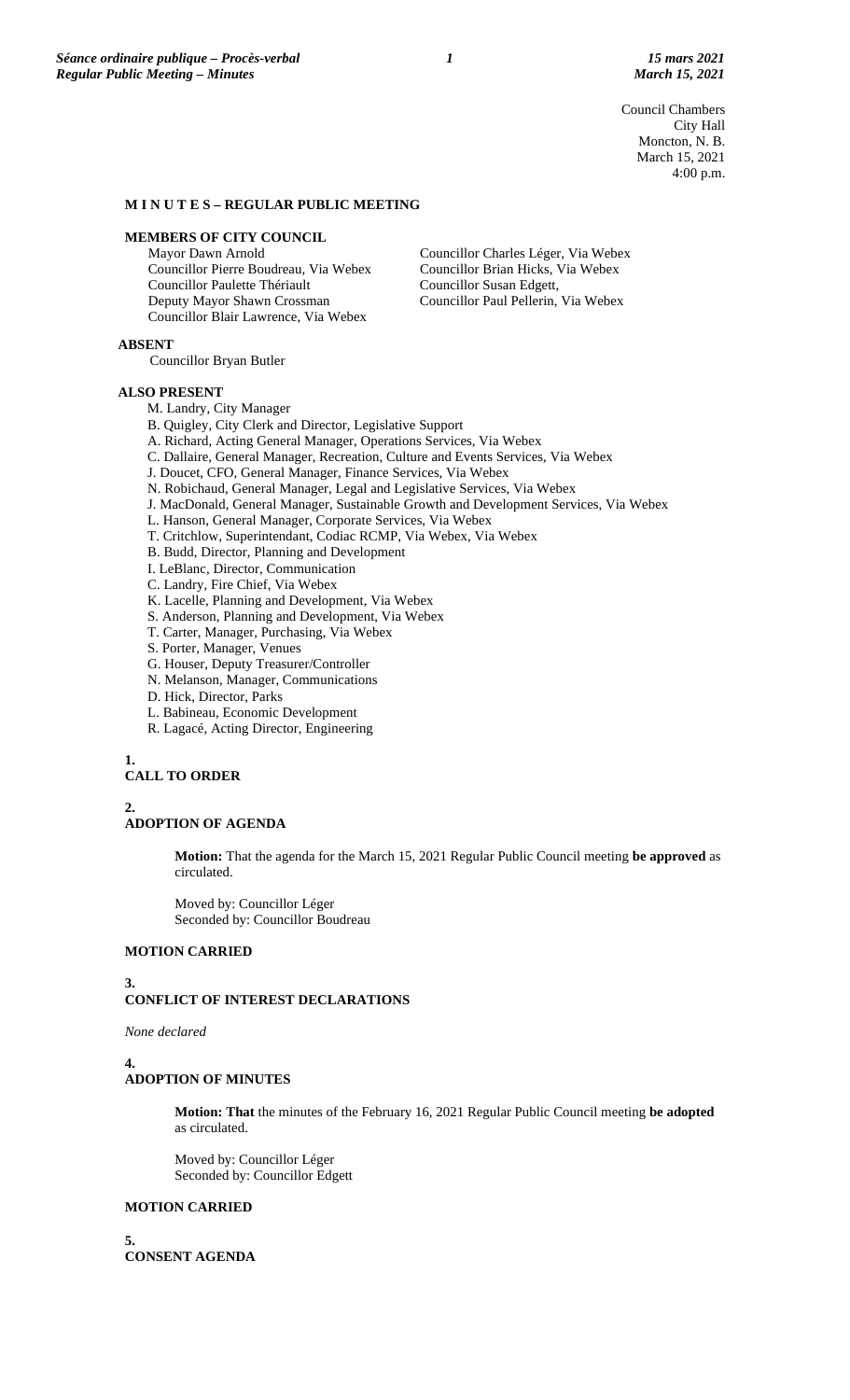#### **PUBLIC AND ADMINISTRATION PRESENTATIONS**

# **6.1 PUBLIC PRESENTATIONS**

5 minutes

**6.**

6.1.1 **Presentation** – Sovereign's medal for volunteers – Allan Groundwater

Mayor Arnold presented the sovereign's medal for Volunteers to Mr. Groundwater.

6.1.2 **Presentation** – Social Justice – Sister Auréa Cormier and Robert McKay Representatives of the Moncton Chapter of the Common Front for Social Justice, spoke on required changes to the Social wage exemption policy for social welfare recipients

Having a \$500 wage exemption prior to claw back would eliminate the fear many social assistance recipients have that earning more than \$150 a month would mean losing their welfare cheque, medical card, and other benefits. The proposal would allow social assistance recipients to improve their quality of life.

Councillor Pellerin indicated that in his opinion, the Province of New Brunswick should provide the additional \$500 being proposed for low-income families.

In response to Councillor Thériault, Mr. Landry advised that following the Social Inclusion Plan review, administration and the committee could review this endeavour.

Sister Cormier noted that conversations have taken place with the Province regarding this endeavour.

Sister Cormier advised Council that the Province has indicated they will meet with the Common Front for Social Justice following the presentation of the Provincial budget to discuss the proposal.

It was noted that this matter should be reviewed by the Social Inclusion and Poverty committee. Councillor Léger, as the chair, will contact Mr. McKay to invite the group to attend the next committee meeting.

#### **Other Presentation**

2 minutes

P**resentation –** Centennial Park – Hafsha Mohammad

Ms. Mohammad came before Council to express her opposition to the updates being proposed for Centennial Park. In her opinion, this project goes against the City of Moncton's Recreational Plan. She spoke of the importance of providing park space for all city neighbourhoods, regardless of their socio-economic population.

She asked councillors to review the need for upgrades at Centennial Park in order to determine if this would be beneficial to rest of the City.

# **6.2 ADMINISTRATION PRESENTATIONS**

15 minutes

6.2.1 **Award Recognition:**

*a) Avenir Plaza – Jim Sackville b) Tony Noseworthy c) Finance Department d)Gorden Horsman* 

Several awards have been presented to municipal employees and individuals associated with City of Moncton projects over the past months. City Council and Leadership Team would like to make the public aware of the important recognitions that these individuals have received.

Mayor Arnold provided an overview of the awards being provided this evening.

#### **BDA Landscape Architects and the City of Moncton –** Jim Sackville

The City of Moncton in conjunction with BDA Landscape Architects was recently presented with the 2020 Award of Excellence by the Atlantic Provinces Association of Landscape Architects (APALA)

The purpose of the APALA Awards of Excellence program is to:

- 1. Recognize and promote excellence in all aspects of the profession in Atlantic Canada.
- 2. Communicate a strong awareness of the profession of landscape architecture to related professions, potential clients, and the general public.

Mr. Sackville was present at the meeting via WebEx.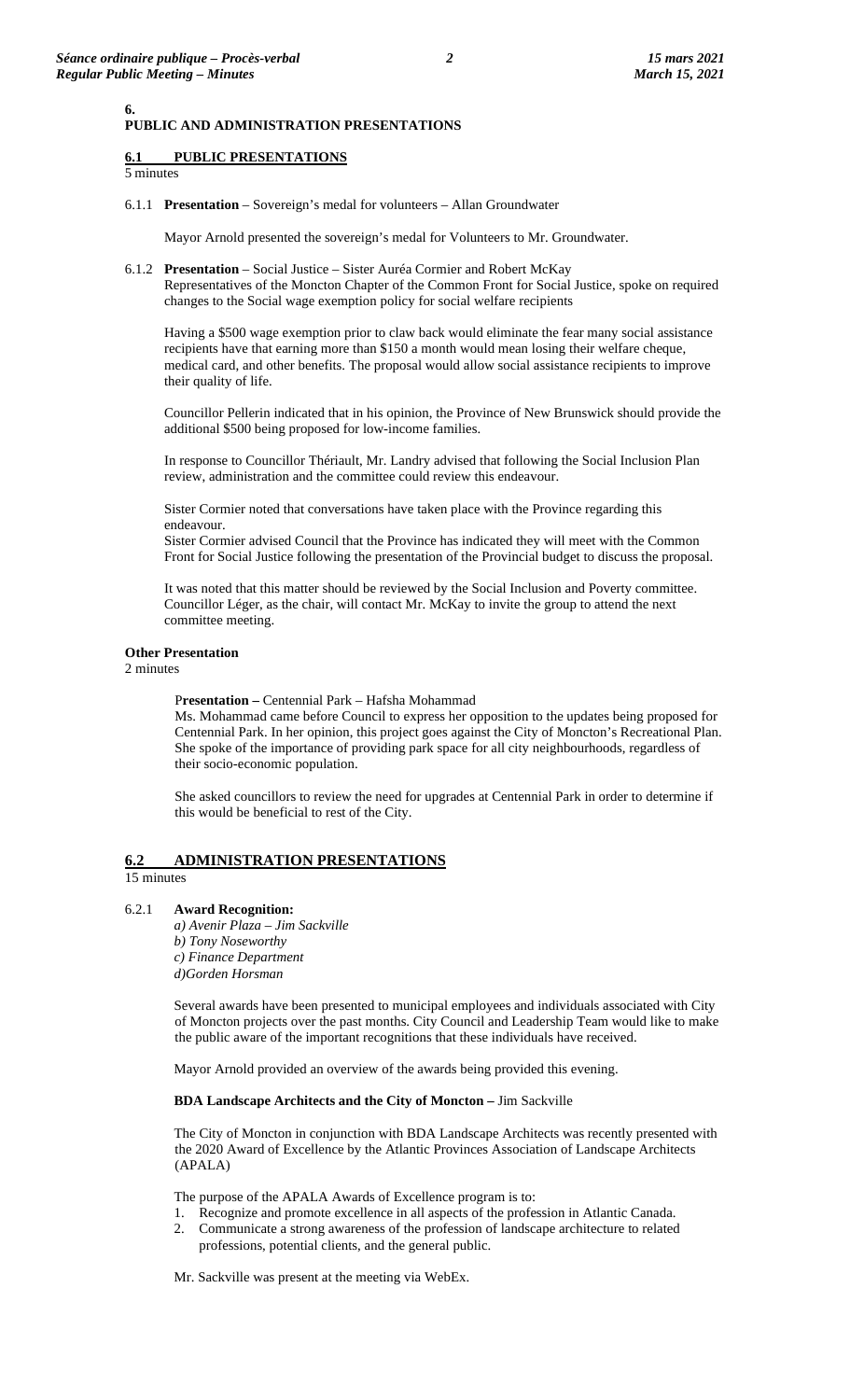**Health and Safety Champion Award** – Tony Noseworthy, City of Moncton, Occupational Health & Safety Coordinator

The Health and Safety Champion Award recognizes a person, working at any level within an organization, who is a driver and motivator for workplace health and safety. They go above and beyond to ensure safety for themselves and others. They encourage and inspire colleagues, championing and integrating health and safety in daily activities

Mr. Noseworthy was present in Council Chambers and provided a few comments to Council.

#### **Canada's Sports Turf Manager of the Year –** Gorden Horsman, City of Moncton, Caretaker - CN Sportplexe

Each year the Sports Turf Canada organization nominates and awards the distinction of "Canada's Sports Turf Manager of the Year" to one of the country's leading sports turf managers. Gorden Horsman was nominated and given the award for 2020 and his accomplishments were published in the July 2020 edition of Sports Turf Magazine.

Mr. Horsman was present in Council Chambers and provided a few comments to Council.

**Distinguished Budget Award** – City of Moncton Finance Department The City of Moncton recently won the Government Financial Offices Association Distinguished Budget Presentation Award for the City of Moncton 2020 Budget.

The purpose of the Distinguished Budget Presentation award program is to encourage and assist governments to prepare comprehensive and understandable budget documents to improve transparency and trust in government.

Those applying for distinguished recognition must successfully develop and present their government budgets adhering to in excess of 25 strict presentation and information criteria. To earn the Distinguished Budget Presentation Award, the City of Moncton met this demanding program criterion for the 2020 Budget Year. Such a record reflects the professionalism, commitment, and dedication of our organization's leaders.

Jacques Doucet, CFO General Manager Services, as well as several of his team members were in Council Chambers to accept the award. Mr. Doucet provided some comments to Council.

# 6.2.2 **Update –** Lower Bowl Centennial Park

Mr. Hicks and Ms. Melanson provided an update to Council on the renovations being proposed to the Lower Bowl located at Centennial Park.

Following some public consultation through the City's Lets Chat forum, it was clear that connectivity be provided throughout the park, such as seating, picnic area, signage, shelter areas, etc. Over 3,500 visits were recorded on the platform and over 400 responses were received. Some of the changes that will be incorporated include:

- **Skating Trail** 
	- o 3.5 m wide
	- o Approximately 400 m long
	- o Inner loop for beginners
	- o Programmable lighting
	- o Music
- Sliding Hill
	- o Adjacent to skating area
	- o Improved with plowed return trail
- Summer Use
	- o Wildflower meadow
	- o Lit walking trail
	- o Free play, picnic

Pond lookout options:

- Seating
- **Shelter**
- Landscaping

The park will include 2 basketball courts in summer and hockey rink in the winter.

Bridge:

- Improves hydrology
- Focal point
- Replace asset nearing end of useful life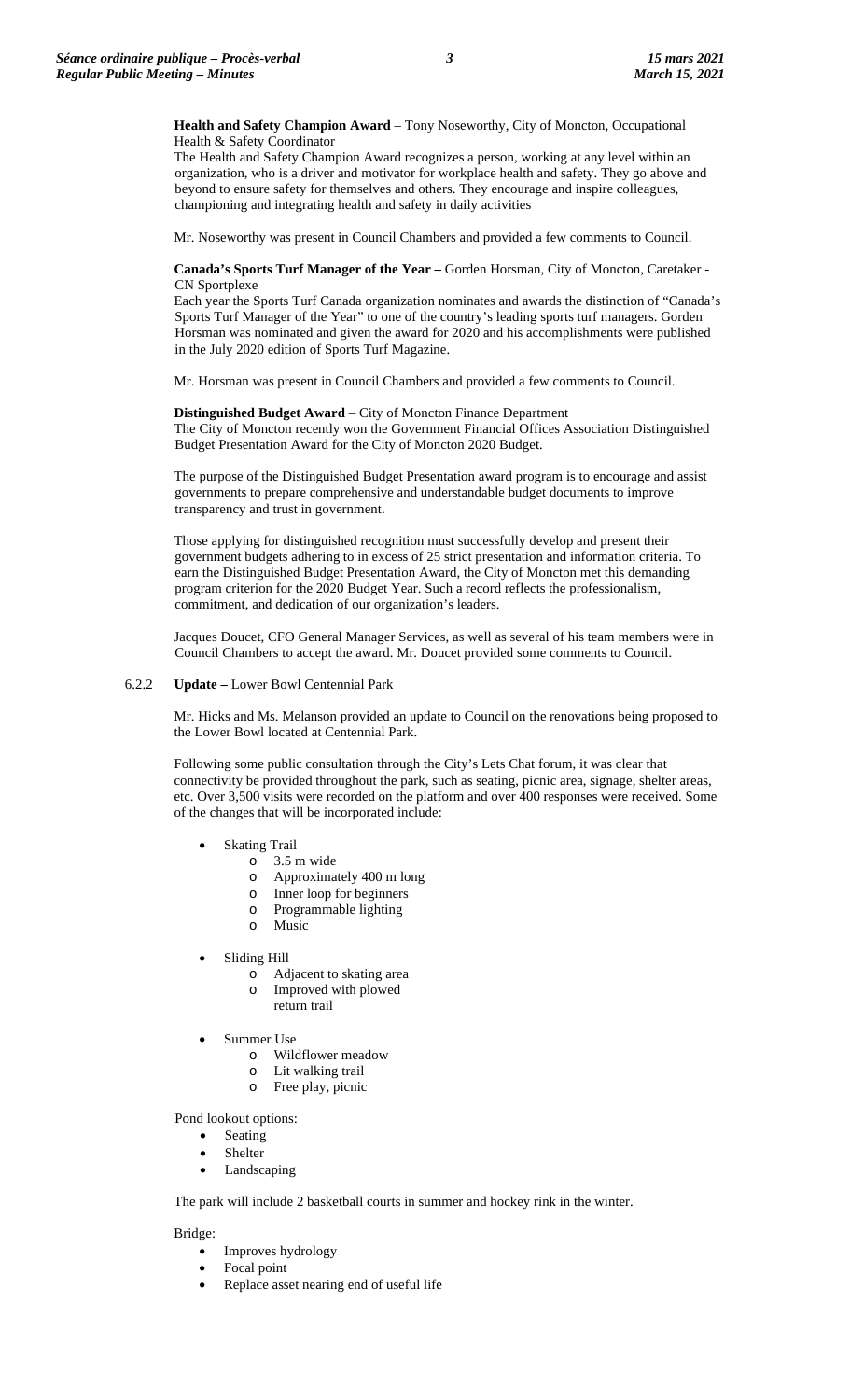Timeline:

- Consultation took place December 2020 to January 2021
- Tender March 2021– Award May 3, 2021 Council Meeting
- Construction May to December 2021
- Wrap-up December 31, 2021

This project fell within the criteria of COVID-19 funding being provided by the Federal Government received by municipalities. For this reason, the Centennial Park project can be completed earlier than expected. The amount received in funding for this project totaled \$1.28M.

- 6.2.3 **Update** COVID-19 (Coronavirus) Marc Landry, City Manager; Conrad Landry, Fire Chief Mr. Landry advised that weekly meetings of the ECC committee are on-going. Fire Chief Landry indicated that the monitoring of March break potential outbreaks will be complete next week. The Province has begun vaccination identification and how the roll out will be completed.
- 6.2.4 **Update** RCMP Tom Critchlow, Codiac RCMP Superintendent Superintendent Critchlow updated Council that CRPA committee met last week.

He advised that a 21-year-old man has been charged with 2<sup>nd</sup> degree murder because of a hit and run in a parking lot on Elmwood Drive.

Twelve of the 15 positions at Codiac RCMP have been filled, including 2 Risk Managers coming from outside the Codiac Region.

Body Cameras for RCMP – the roll out is scheduled for summer 2021, within 18 months of the first roll out, it is expected that all RCMP officers will be equipped with body cameras.

First responders have been advised to book appointments for vaccine by the end of April.

In response to a question from Council, Superintendent Critchlow responded that all new members coming to Moncton are provided training on the community so that they can be familiar with issues, cultural, etc. in the community.

#### **7. PLANNING MATTERS**

# 7.1 **Public Hearing** – 3143 Mountain Rd. – *no objections received*

Mr. Budd advised that an application has been received from Lutz Mountain Heritage Foundation to rezone the rear portion of the property located at 3143 Mountain Road (PID 70658737) from R2 (Two-Unit Dwelling) Zone to P1 (Community Use) Zone.

At the February 1, 2021 Regular Meeting, Moncton City Council resolved that a Public Hearing be scheduled for March 15, 2021 for the consideration of objections to the proposed Zoning Bylaw amendment Z-220.1 for 3143 Mountain Road. By-law Z-220.1 was also given 1st reading by Council at the February 1, 2021 Council meeting. He noted that no objection has been received for the rezoning.

Notice of the public hearing was posted on the City's website on February 6, 2021. Statutory notice was published in the newspapers on February 6, 2021. Notice of the public hearing was also sent by mail to owners of properties within 100 metres of the subject site (February 3rd, 2021).

In accordance with Policy No. POL-CSS-UP-003 "Public Notice Sign Policy for Municipal Plan By-law and Zoning By-law Amendments", the applicant installed a public notice sign on the subject property on February 3rd, 2021.

The Mayor asked if anyone present had objections. The applicant did not wish to address the topic.

#### *The Mayor adjourned the public hearing at 6:05 p.m.*

**Motion: That** Moncton City Council proceed with the Zoning By-law amendment being By-law Z-220.1 by giving it second and third readings.

The rezoning should be subject to a conditional zoning agreement, including but not limited to the following conditions:

- 1. That all uses of land shall conform to the provisions of the City of Moncton Zoning Bylaw, as amended from time to time, except as otherwise provided herein;
- 2. That nothing contained herein shall prohibit or in any way limit the owner's right to apply for a variance pursuant to the provisions of the Community Planning Act.
- 3. Following receipt of a written request from the owner of the property or any infant thereof, the City will, from time to time, at its sole discretion, prepare and execute releases of this Agreement, provided that the Agreement no longer has effect on the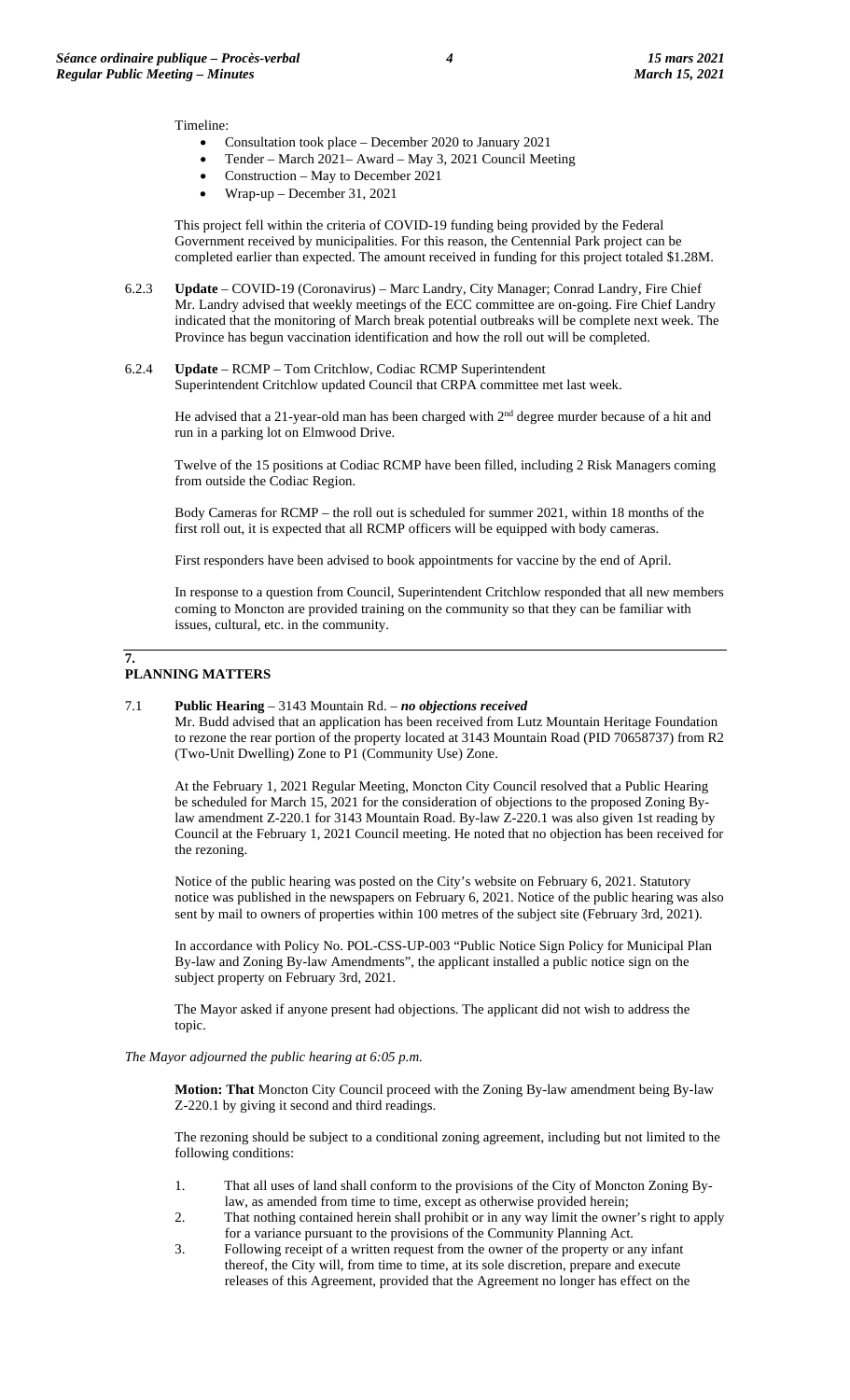property. In all cases, the Owner will pay the City's administrative fee for preparing and signing a discharge and is responsible for all other legal, registration and other expenses, whether the discharge is prepared by the City, the Owner's Solicitor or another person.

Moved by: Councillor Hicks Seconded by: Councillor Pellerin

#### **MOTION CARRIED**

*Councillor Thériault left the meeting*

#### 7.2 **Public Hearing –** Rezoning 119 Cameron Street – *no objections received*

Mr, Budd advised that an application from Amico Construction (2018) Inc. (agent) on behalf of 713651 NB Inc. (landowner) had been received to rezone a portion of the property located at 119 Cameron Street (identified as PID 70661749) from UR (Urban Residential) zone to SBD (Secondary Business District) zone.

The rezoning will allow this portion of the property to be used as parking for a new 84-unit dwelling development.

At the February 16, 2021 Regular Meeting, Moncton City Council resolved that a Public Hearing be scheduled for March 15, 2021 for the consideration of objections to the proposed Zoning Bylaw amendment Z-220.5 for 119 Cameron Street.

First notice of the public hearing was posted on the City's website on February 17, 2021. A sign notifying the public of the proposed rezoning was posted on the subject property on February 17, 2021.

Notice was published in the newspaper on February 20, 2021.

Notice of the public hearing was also sent by mail to owners of properties within 100 metres of the subject site as per requirements of the Community Planning Act. (February 17, 2021). It was noted that no objections had been received for this rezoning.

At its meeting of February 24, 2021, the PAC considered the proposed amendments and recommended that Council proceed with the amendment process for Zoning By-law amendment Z-220.5.

The Mayor asked if anyone present had objections

#### *Councillor Thériault returned to the meeting*

In response to a question from Councillor Léger, Marcel LeBlanc, developer, indicated that along the Southside facing the homes, there will be trees planted and fence will be installed. He confirmed the parking lot will have greenery and that snow will be removed to an off-site location.

*The Mayor adjourned the public hearing at 6:24 p.m.*

**Motion: That** Council approve the proposed Zoning By-law Amendment being By-law Z-220.5 by giving it second and third readings.

The rezoning should be subject to a conditional zoning agreement, including but not limited to:

- 1. That this rezoning approval shall expire within forty eight (48) months of it coming into effect unless a development permit is obtained;
- 2. That this agreement is to be signed and executed within 12 months of 3rd reading;<br>That nothing contained herein shall prohibit or in any way limit the Developer's ri
- That nothing contained herein shall prohibit or in any way limit the Developer's right to apply for a variance pursuant to the provisions of the Community Planning Act;
- 4. That all uses of land pursuant to this agreement shall conform to the provisions of the City of Moncton Zoning By-law, as amended from time to time, except as otherwise provided herein;
- 5. That the \$1000 security deposit required for a Conditional Rezoning Agreement and bylaw registry fees be paid prior to registration;
- 6. That following receipt of a written request from the owner of the property or any infant thereof, the City will, from time to time, at its sole discretion, prepare and execute releases of this Agreement, provided that the Agreement no longer has effect on the property. In all cases, the Owner will pay the City's administrative fee for preparing and signing a discharge and is responsible for all other legal, registration and other expenses, whether the discharge is prepared by the City, the Owner's solicitor or another person; and
- 7. That the development be carried out in substantial conformance with the plan submitted as Schedule B.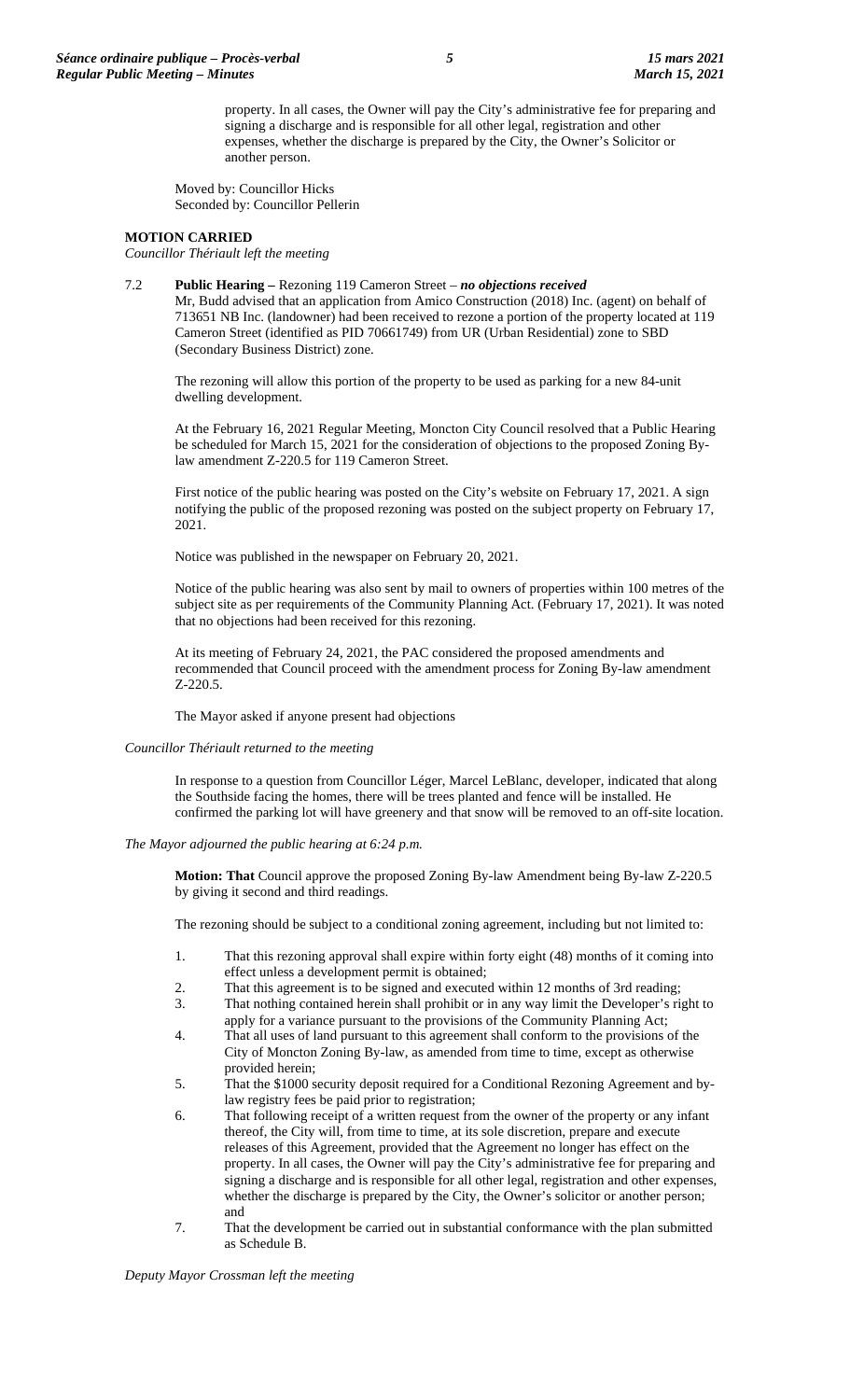Moved by: Councillor Lawrence Seconded by: Councillor Léger

# **MOTION CARRIED**

*Deputy Mayor Crossman returned the meeting*

#### 7.3 **Public Hearing –**1530 Ryan Street – *no objections received*

Mr. Budd advised Council that an application had been received from Richard Betsch, 669776 N.B. Ltd. (agent), on behalf of Congregational Christian Church of Moncton Inc. (landowner) to rezone the property located at 1530 Ryan Street (identified as PID 70354139) from R2 (Two Unit Dwelling) Zone to P1 (Community Use) Zone.

The rezoning will allow the property to be used as a daycare centre (after school program) for Kingswood Academy Montessori School & Early Learning Centre.

At the February 16, 2021 Regular Meeting, Moncton City Council resolved that a Public Hearing be scheduled for March 15, 2021 for the consideration of objections to the proposed Zoning Bylaw amendment Z-220.4 for 1530 Ryan Street.

First notice of the public hearing was posted on the City's website on February 17, 2021. A sign notifying the public of the proposed rezoning was posted on the subject property on February 17, 2021, as per Figure 1 below.

Notice was published in the newspaper on February 20, 2021.

Notice of the public hearing was also sent by mail to owners of properties within 100 metres of the subject site as per requirements of the Community Planning Act. (February 17, 2021).

At its meeting of February 24, 2021, the PAC considered the proposed amendments and recommended that Council proceed with the amendment process for Zoning By-law amendment Z-220.4.

Email received from Mr. Gary MacPherson requesting information on having a wooden fence surrounding the development. Urban Development provided a response, and response was favorable to Mr. MacPherson.

An email was received from Mr. Greg Agnew in regards to his concerns of potential wetlands in the area. Mr. Budd advised Council this was a ditch that does not drain anywhere and can have 3-4 feet of water at certain times of year. Engineering had identified the presence of the ditch, and they recommended that a storm management plan be implemented for the parking lot. The owner is aware of the ditch, and a stormwater management plan is being planned for the development.

Following a review of the area, the City's Engineering Department has deemed that a traffic study is not required for the development.

The Mayor asked if anyone present had objections. The applicant did not wish to address the topic.

*The Mayor adjourned the public hearing at 6:35 p.m.*

**Motion: That** Council approve the proposed Zoning By-law Amendment being By-law Z-220.4 by giving it second and third readings.

The rezoning should be subject to a conditional zoning agreement, including but not limited to:

- 1. That this rezoning approval shall expire within forty eight (48) months of it coming into effect unless a development permit is obtained;
- 2. That this agreement is to be signed and executed within 12 months of 3rd reading;<br>3. That nothing contained herein shall prohibit or in any way limit the Developer's ri
- That nothing contained herein shall prohibit or in any way limit the Developer's right to apply for a variance pursuant to the provisions of the Community Planning Act;
- 4. That all uses of land pursuant to this agreement shall conform to the provisions of the City of Moncton Zoning By-law, as amended from time to time, except as otherwise provided herein;
- 5. That the \$1,000 security deposit required for a Conditional Rezoning Agreement and bylaw registry fees be paid prior to registration;
- 6. That following receipt of a written request from the owner of the property or any infant thereof, the City will, from time to time, at its sole discretion, prepare and execute releases of this Agreement, provided that the Agreement no longer has effect on the property. In all cases, the Owner will pay the City's administrative fee for preparing and signing a discharge and is responsible for all other legal, registration and other expenses, whether the discharge is prepared by the City, the Owner's solicitor or another person; and
- 7. That the development be carried out in substantial conformance with the plan submitted as Schedule B.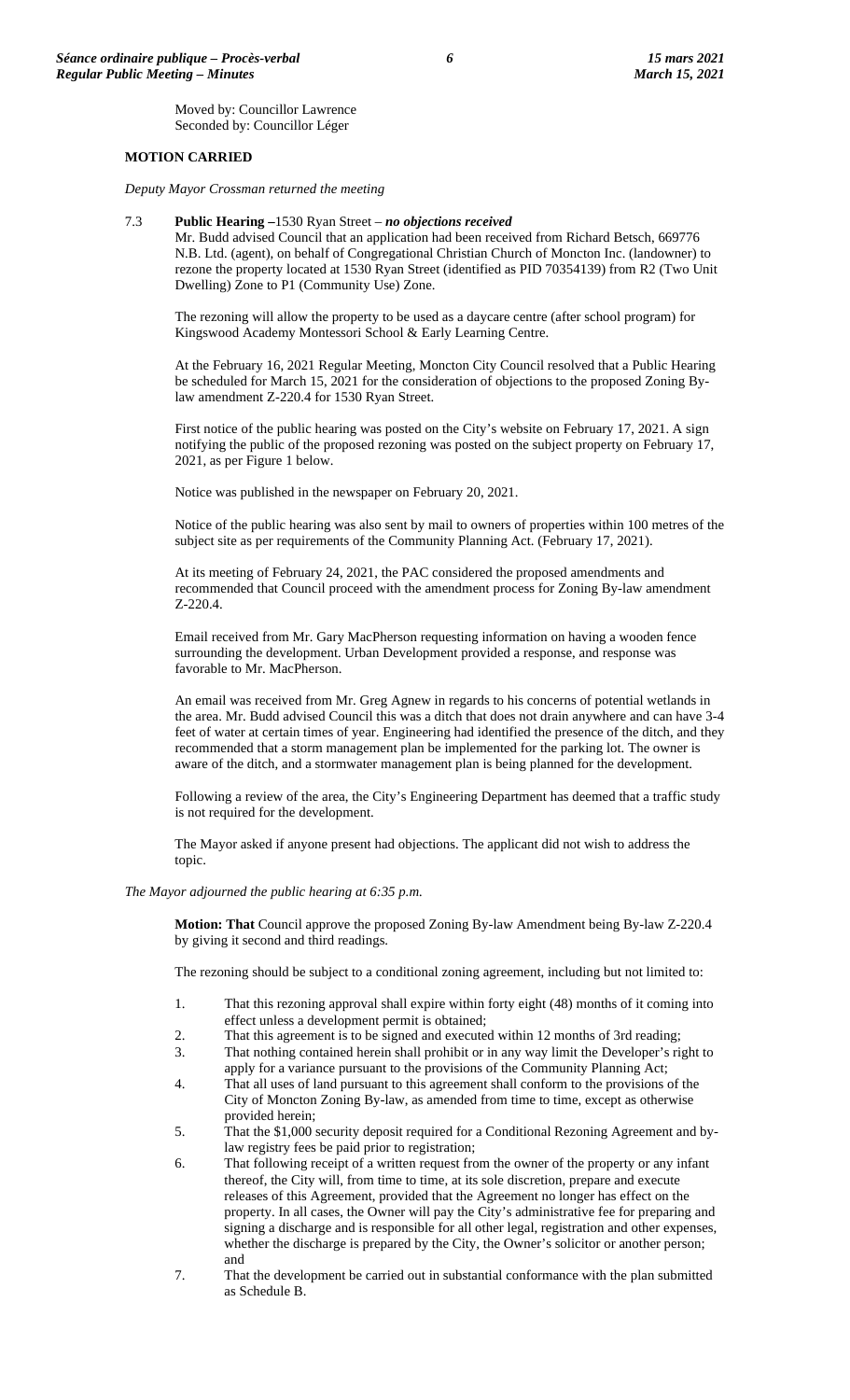Moved by: Councillor Hicks Seconded by: Councillor Pellerin

# **MOTION CARRIED**

7.4 **Public Hearing –** Amend Schedule – 605 Caledonia Rd. – *no objections received* City of Moncton administration is proposing to amend the Snow Dump Overlay Area Map (Schedule F) in the Zoning By-law in order to designate and develop a new municipal snow dump on the north east side of the City at 605 Caledonia Road. (File 19MZ-42355)

At the February 16, 2021 Regular Meeting, Moncton City Council resolved that a Public Hearing be scheduled for March 15, 2021 for the consideration of objections to the proposed amendment to Schedule F – Snow Dump Overlay Area, Zoning By-law amendment Z-220.2 for 605 Caledonia Road.

First notice of the public hearing was posted on the City's website on February 17, 2021.

A sign notifying the public of the proposed rezoning was posted on the subject property on February 17, 2021.

Notice was published in the newspaper on February 20, 2021.

Notice of the public hearing was also sent by mail to owners of properties within 100 metres of the subject site as per requirements of the Community Planning Act. (February 17, 2021).

At its meeting of February 24, 2021, the PAC considered the proposed amendments and recommended that Council proceed with the amendment process for Zoning By-law amendment Z-220.2.

The Mayor asked if anyone present had objections.

Mr. Richard will advise Council if a filtration system will be added to the area.

*The Mayor adjourned the public hearing at 6:45 p.m.*

**Motion: That** Moncton City Council approve the proposed Zoning By-law amendment being Bylaw Z-220.2 by giving it second and third readings.

Moved by: Deputy Mayor Crossman Seconded by: Councillor Thériault

# **MOTION CARRIED**

# **8.**

# **STATEMENTS BY MEMBERS OF COUNCIL**

#### **9. REPORTS AND RECOMMENDATIONS FROM COMMITTEES AND PRIVATE MEETINGS**

9.1 **Recommendation(s)** – Committee of the Whole – February 22, 2021 Mr. Porter and Mr. Houser provided an overview of the proposed plan for the ice surface and event/exhibition site at the Moncton Coliseum. Direction was given to administration in 2018 as to the repurposing of the facility.

# **Ice Surface Analysis:**

Comparing the 17/18 and 18/19 seasons: • ↑ 94% in gross revenues (33% shorter season) Net increase: \$166,538

Comparing the 17/18 and 19/20 seasons: Net increase: \$175,175

Will require some updates to the ice-plant in the next 20 years at a cost of \$1,096,500. Minimum replacement cost for a new ice surface in the city: \$12M

The Trade Show industry is currently working to get shows up and running once again. Still holding dates for the fall 2021. Mr. Porter indicated that one promoter has withdrawn for 2021; however, not all. Council will be provided a financial impact of the one promoter that has pulled out for 2021.

**Motion: That** Moncton City Council support the long-term operation of the ice surface at the Moncton Coliseum and that the capital plan for the overall complex be brought forward to Council during future budget deliberations.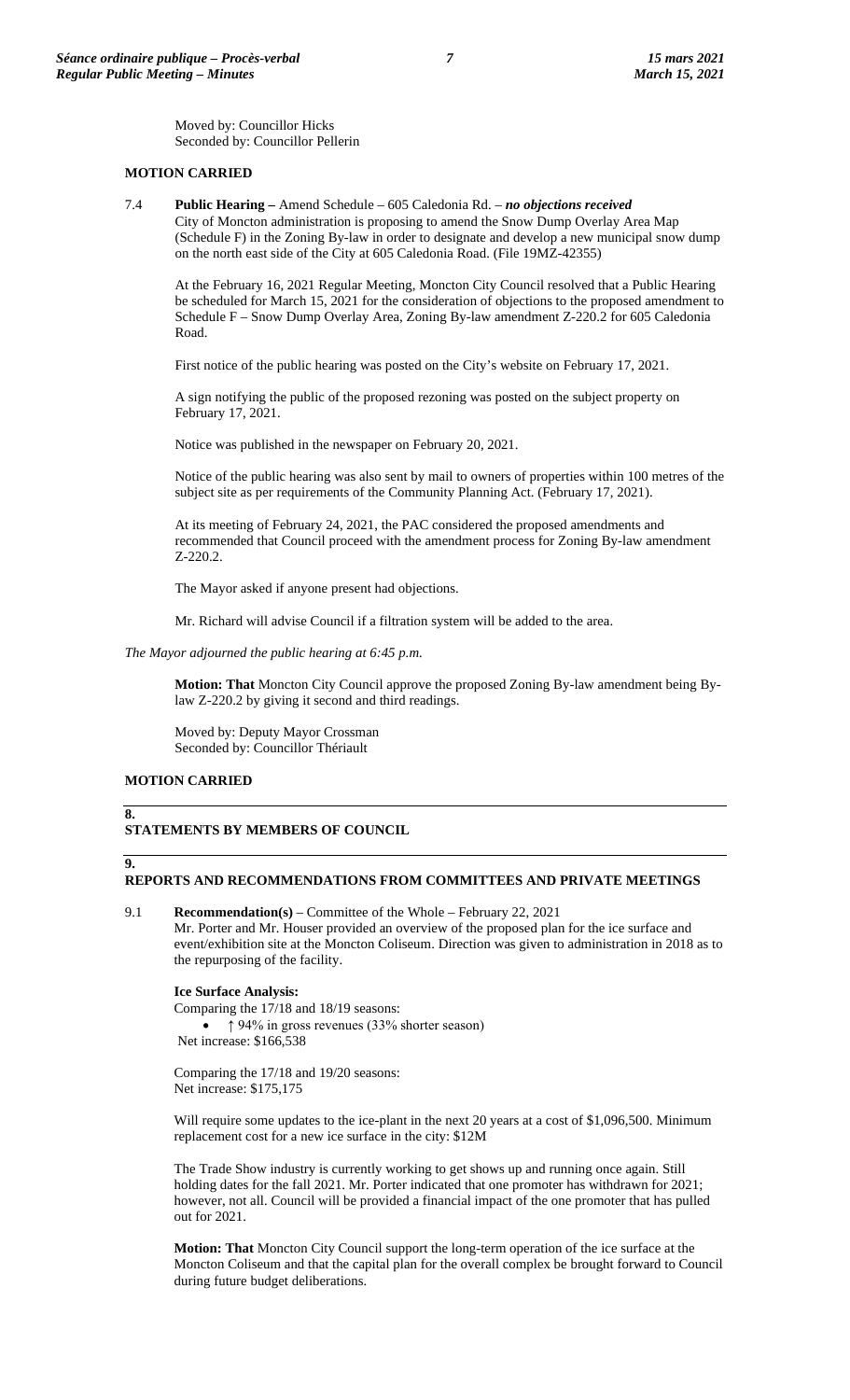Moved by: Councillor Edgett Seconded by: Councillor Boudreau

# **MOTION CARRIED**

**Motion: That** the Mayor, on behalf of Moncton City Council, sign the symbolic statement of solidarity provided by the United Nations High Commission for Refugees titled: UNCHR's #WithRefugees online pledge and be listed on UNHCR's website as a city that stands in solidarity.

Moved by: Councillor Léger Seconded by: Councillor Lawrence

# **MOTION CARRIED**

**Motion: That** Moncton City Council adopt the "Heritage Conservation Grant Policy" for the City of Moncton.

Moved by: Councillor Thériault Seconded by: Councillor Lawrence

#### **MOTION CARRIED**

**Motion: That** Moncton City Council adopt the Designation of Heritage Properties Policy for the City of Moncton.

Moved by: Deputy Mayor Crossman Seconded by: Councillor Edgett

# **MOTION CARRIED**

#### 9.2 **Recommendation(s)** – Private Session – March 8, 2021

Mr. Babineau, with the aid of a PowerPoint Presentation, provided a detailed render of the proposed developments.

A Downton Business Improvement and Central Business District Financial Incentive Program Grants are being offered to both 10 St. Bernard Street and 51 Highfield Street. It was noted that perhaps the street name St. Bernard will be changed and if a name changed is needed, it would be re-named by the end of the month.

**Motion: That** Moncton City Council approve the following:

- A. Based on the financial grant models, approve and issue the Downtown Business Improvement Area (BIA) and Central Business District Zone (CBD) Financial Incentive Program Grant (3 year grant duration) for applicant Valdo Grandmaison, President, Frederic Properties Corp., for the proposed project at 10 St-Bernard Street, PID 00683474, 00678474, 00678482, 00678151, 00678169, 70018015 and 00683482 once the conditions of the Program are fulfilled and verified by City Administration; and
- B. Approve the Building Permit and Planning Fee Equivalent Grant for applicant Valdo Grandmaison, President, Frederic Properties Corp., for the proposed project at 10 St-Bernard Street, PID 00683474, 00678474, 00678482, 00678151, 00678169, 70018015 and 00683482 once the conditions of the Program are fulfilled and verified by City Administration; and
- C. Direct the City's Legal Department to prepare Agreement(s) with the project proponents, and authorize the Mayor and City Clerk to execute same, and to affix the corporate seal thereto.

Moved by: Deputy Mayor Crossman Seconded by: Councillor Thériault

#### **MOTION CARRIED**

**Motion: That** Moncton City Council approve the following

A. Based on the financial grant models, approve and issue the Downtown Business Improvement Area (BIA) and Central Business District Zone (CBD) Financial Incentive Program Grant (3 year grant duration) for applicant Marc Ouellette, Principal, Ashford Living Highfield Inc., for the proposed project at 51 Highfield Street, 29 Campbell Street and 14 Sangster Street, PID 70651377 and 00697888 once the conditions of the Program are fulfilled and verified by City Administration, and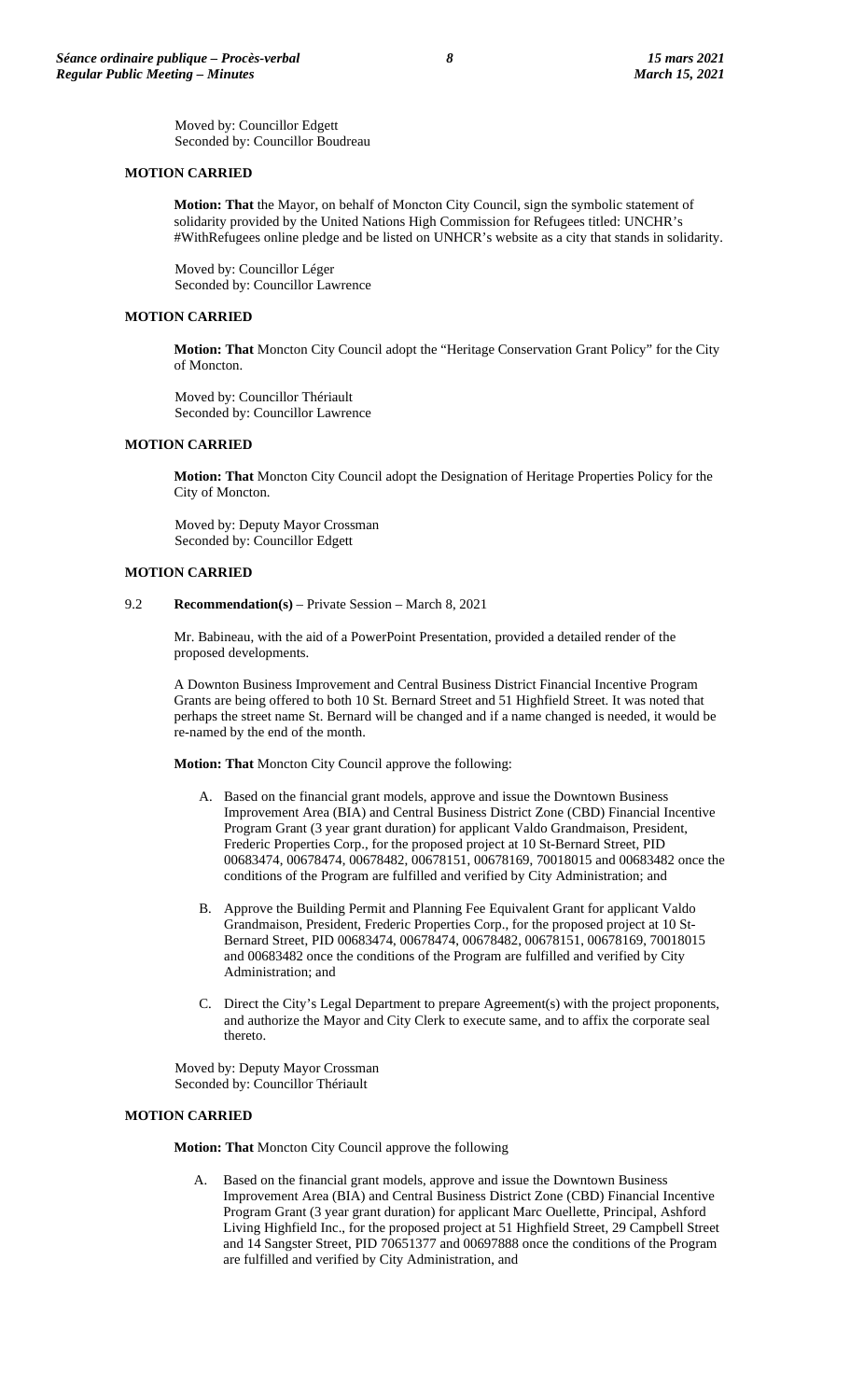- B. Approve the Building Permit and Planning Fee Equivalent Grant for applicant Marc Ouellette, Principal, Ashford Living Highfield Inc., for the proposed project at 51 Highfield Street, 29 Campbell Street and 14 Sangster Street, PID 70651377 and 00697888 once the conditions of the Program are fulfilled and verified by City Administration.
- C. Direct the City's Legal Department to prepare Agreement(s) with the project proponents and authorize the Mayor and City Clerk to execute same, and to affix the Corporate Seal thereto.

Moved by: Councillor Lawrence Seconded by: Councillor Léger

#### **MOTION CARRIED**

9.3 **Recommendation(s)** – Heritage Preservation Review Board – March 10, 2021

#### **FEDERAL FINANCIAL INCENTIVES FOR HERITAGE PLACES**

**WHEREAS** the House of Commons Standing Committee on Finance February 2021 report to the Government regarding Budget 2021 consultations includes a recommendation that would help make investment in heritage buildings part of Canada's economic recovery - *Recommendation 54: Establish a tax credit for the restoration and preservation of buildings listed in the Canadian Register of Historic Places;*

**WHEREAS** heritage structures are a valuable economic development resource, supporting reurbanization initiatives and tourism as well as providing environmental benefits by way of reducing landfill, preserving natural resources and promoting sustainability;

**WHEREAS** there are currently no federal financial incentives to encourage private sector investment in the rehabilitation of historic properties;

**BE IT RESOLVED**: That the Corporation of the City of Moncton urge the Government of Canada to establish financial incentives for the rehabilitation of heritage buildings which would encourage private sector investment and that the motion be forwarded to local Members of Parliament, the Federation of Canadian Municipalities, and the various municipal associations in New Brunswick.

Moved by: Councillor Thériault Seconded by: Deputy Mayor Crossman

Councillor Thériault indicated that this incentive would be welcomed by local developers for repurposing heritage buildings.

#### **MOTION CARRIED**

# **10. REPORTS FROM ADMINISTRATION/ RAPPORTS DE L'ADMINISTRATION**

10.1 **Geographic Information System** (GIS) Enterprise License Agreement

**Motion: That** City Council approve the Esri Small Local Government Enterprise License Agreement renewal for a 3-year term (2021-2024) for a cost of \$203,010 plus applicable taxes, and that the Mayor and City Clerk be authorized to sign all related contract documentation and affix the corporate seal thereto.

Moved by: Councillor Léger Seconded by: Councillor Edgett

#### **MOTION CARRIED**

#### 10.2 **City Contract No. W21D 05AC** – Street Reconstruction No. 1

**Motion: That** City Contract No. W21B 02CC, Watermain Renewal, be awarded to Birch Hill Construction Ltd. in the amount of \$2,062,825.15 including HST (\$1,870,641.59 net HST), and that the budget for the project be set at \$2,070,000 including net HST, engineering and contingency.

It is also recommended that a contract be drafted, and that the Mayor and City Clerk be authorized to sign said contract and affix the Corporate Seal of the City of Moncton.

Moved by: Councillor Edgett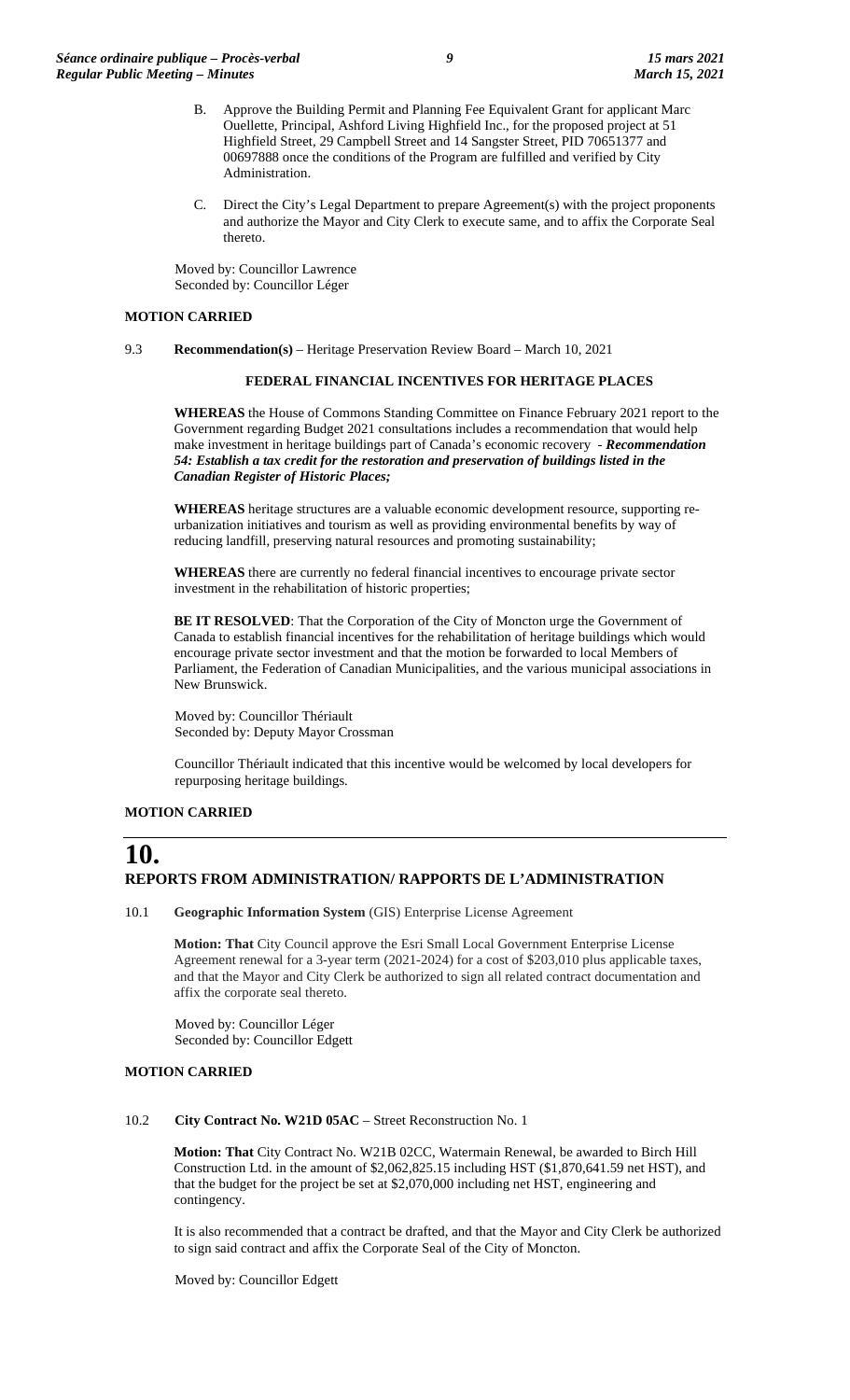Seconded by: Councillor Lawrence

#### **MOTION CARRIED**

10.3 **City Contract No. W21B 02CC** – Watermain Renewal No. 1

**Motion: That** City Contract No. W21B 02CC, Watermain Renewal, be awarded to Birch Hill Construction Ltd. in the amount of \$2,062,825.15 including HST (\$1,870,641.59 net HST), and that the budget for the project be set at \$2,070,000 including net HST, engineering and contingency.

It is also recommended that a contract be drafted, and that the Mayor and City Clerk be authorized to sign said contract and affix the Corporate Seal of the City of Moncton.

Moved by: Councillor Léger Seconded by: Councillor Lawrence

Councillor Léger questioned as to why the system would not be able separate the combined sewer sections on Dickson during this project. Mr. Lagacé indicated that at present time, there is no plan in place to separate the sewer system at this time.

#### **MOTION CARRIED**

10.4 **City Contract No. W21C 03DJ** – Street Reconstruction & Storm Sewer Detention Basin (Elmwood & Frontenac)

**Motion: That** City Contract No. W21C 03DJ, Street Reconstruction and Storm Sewer Detention Basin, be awarded to Birch Hill Construction Ltd. in the amount of \$2,076,642.98 including HST (\$1,883,172.08 net HST), and that the budget for the project be set at \$2,225,000 including net HST, engineering and contingency.

It is also recommended that a contract be drafted, and that the Mayor and City Clerk be authorized to sign said contract and affix the Corporate Seal of the City of Moncton.

Moved by: Deputy Mayor Crossman Seconded by: Councillor Thériault

Councillor Léger noted that the detention basin at Trinity seems to be full of water at all times and others seem to be empty. He requested administration provide an update on the detention basins at Trinity/Mountain Rd.

#### **MOTION CARRIED**

10.5 **Quotation # QP20-090** – Shelter Foundation Repairs – Irishtown Park

#### **Motion:**

- 1. **That** Moncton City Council approve the award of Quotation #QP20-090 Shelter Foundation Repairs – Irishtown Park, to the lowest bidder meeting the Terms and Conditions and Specifications set out in the Quotation, being Monarch Construction Ltd., for the Total Quoted Price of price of \$109,204.00, including H.S.T. @ 15%.
- 2. It is also recommended that a ten percent (10%) Contingency Allowance in the amount of \$10,920.40, including H.S.T. @ 15% be established for this project to address any unforeseen / unknown site conditions which may result in additional work being required.
- 3. Administration is also requesting Moncton City Council's approval to utilize \$57,000 from Capital Works Account # W18N-08DN – Irishtown Park, Trail Upgrades and \$51,932.98 from Capital Works Account #W18N-08RN – Trail Development, to establish a total account balance of \$108,932.98, which is required for all anticipated project-related costs.

Moved by: Councillor Thériault Seconded by: Deputy Mayor Crossman

#### **MOTION CARRIED**

10.6 **By-law amendment** – H-102.4 Excessive Noise (golf course operations and roadwork on Provincial highways)

**Motion: That** Moncton City Council give first reading to By-Law # H-102.4, being a By-Law in Amendment of By-Law # H-102, to enable the City of Moncton to give an exemption to golf course owners to conduct operations and maintenance, and for road construction on a Provincial Highway, outside of the hours of 7am to 11pm.

Moved by: Deputy Mayor Crossman Seconded by: Councillor Edgett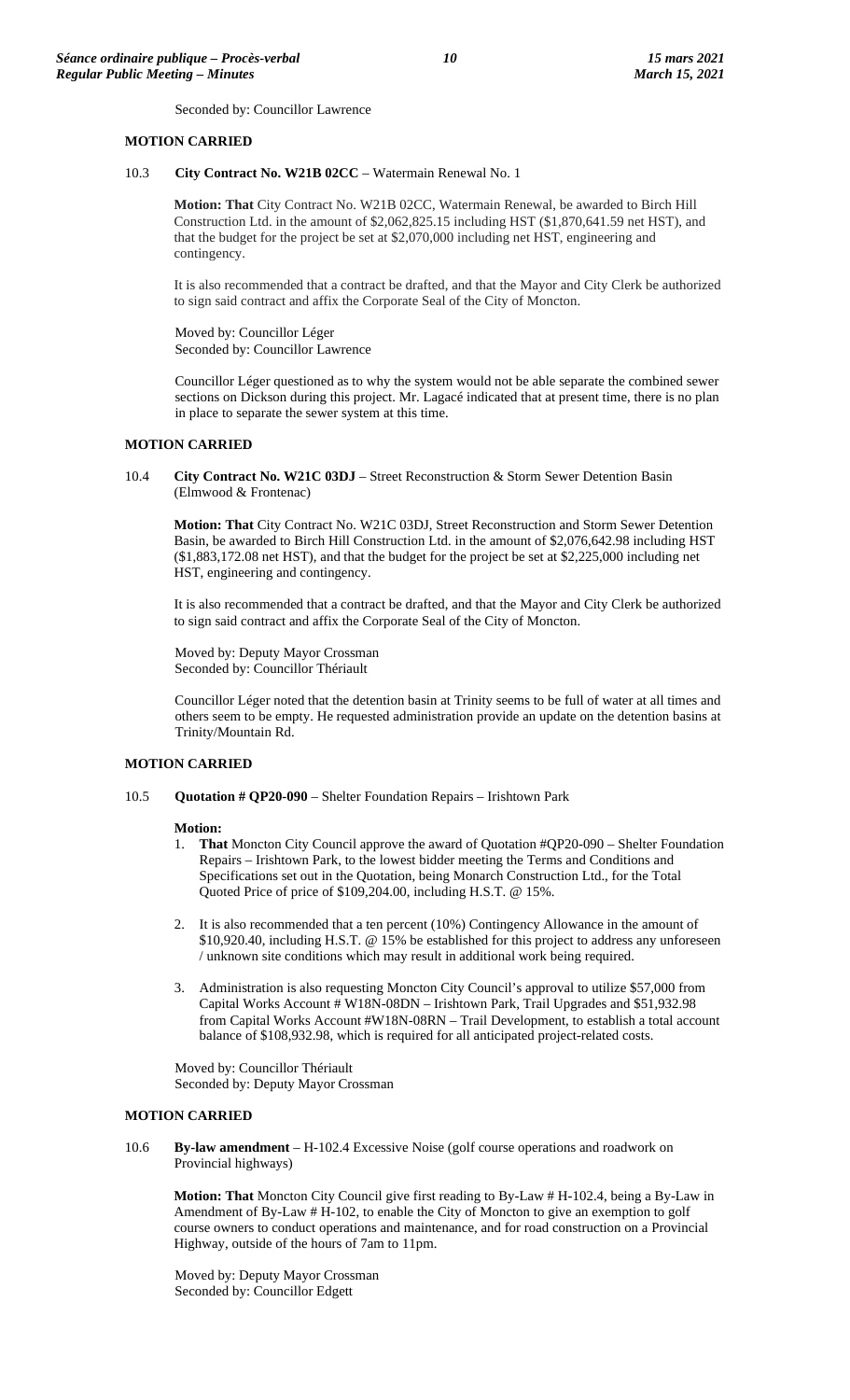In response to a question from Councillor Léger, Mr. Robichaud advised that the noise disturbance from Jake brakes could be enforceable; however, would be difficult to enforce. Councillor Léger asked that Council be provided an update on this topic. What can we do as a municipality and how can we lobby the Province to allow a by-law enforcing the banning the use of Jake brakes.

#### **MOTION CARRIED**

10.7 **Proposed by-law** – H-1221 Respecting Police Protection (requirement under the *Local Governance Act*)

**Motion: That** Moncton City Council approve the proposed By-Law # H-1221 "A By-Law Respecting the Provision of Police Protection Service in the City of Moncton", and begin the adoption process by giving first reading to the By-Law.

Moved by: Councillor Léger Seconded by: Councillor Edgett

# **MOTION CARRIED**

**11.**

# **READING OF BY-LAWS**

11.1 **A By-Law** in Amendment of a By-Law Relating to the Prevention of Excessive Noises in the City of Moncton, being By-Law H-102.4 – *First Reading – subject to approval of item 10.6*

*First Reading*

11.2 **A By-Law** Respecting the Provision of Police Protection Service in the City of Moncton, being By-Law H-1221 – *First Reading – subject to approval of item 10.7*

*First Reading*

11.3 **A By-Law** in Amendment of the City of Moncton Zoning By-Law, being By-Law Z220.1 – 3143 Mountain Rd. – *Second & Third Readings – subject to approval of item 7.1*

*The Clerk gave 2nd reading to the By-Law Z-220.1*

**Motion: That** 3rd reading be given and that By-law Z-220.1 Ordained and Passed and the Mayor and City Clerk be authorized to sign same and affix the Corporate Seal of the City of Moncton thereto.

Moved by: Deputy Mayor Crossman Seconded by: Councillor Edgett

# **MOTION CARRIED**

*The Clerk gave 3rd reading to the By-Law Z-220.1*

11.4 **A By-Law** in Amendment of the City of Moncton Zoning By-Law, being By-Law Z220.5 – 119 Cameron Street – *Second & Third Readings – subject to approval item 7.2*

*The Clerk gave 2nd reading to the By-Law Z-220.5*

Motion: That 3<sup>rd</sup> reading be given and that By-law Z-220.5 Ordained and Passed and the Mayor and City Clerk be authorized to sign same and affix the Corporate Seal of the City of Moncton thereto.

Moved by: Councillor Léger Seconded by: Councillor Edgett

#### **MOTION CARRIED**

*The Clerk gave 3rd reading to the By-Law Z-220.5*

11.5 **A By-Law** in Amendment of the City of Moncton Zoning By-Law, being By-Law Z220.4 – 1530 Ryan Street – *Second & Third Readings – subject to approval item 7.3*

*The Clerk gave 2nd reading to the By-Law Z-220.4*

**Motion: That** 3rd reading be given and that By-law Z-220.4 Ordained and Passed and the Mayor and City Clerk be authorized to sign same and affix the Corporate Seal of the City of Moncton thereto.